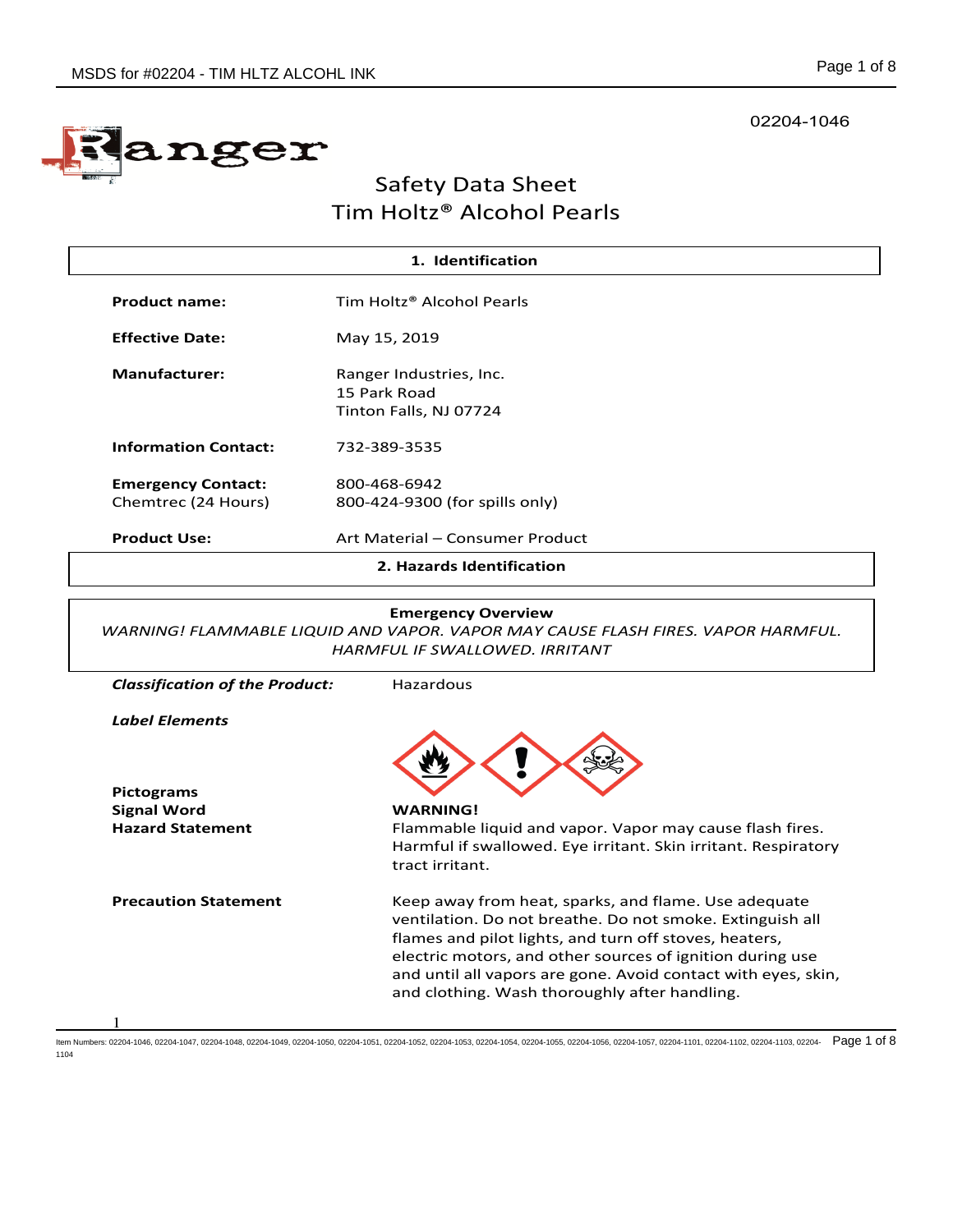| <b>Children's Statement</b>                    | Keep out of reach of children.                                                                                                   |
|------------------------------------------------|----------------------------------------------------------------------------------------------------------------------------------|
| <b>Regulation (EC) No. 1272/2008</b>           | Flammable liquid 3 (H226); Flammable liquid 2 (H225); Eye<br>irritant 2 (H319); Eye damage 1 (H318); Acute toxic 4<br>(H312)     |
| Directive 67/548/EEC & Directive<br>1999/45/EC | [Ethanol: F:R11]; [Glycol Ether PM: R10, R67]; [Isopropyl<br>Alcohol: F: R11; Xi: R36, R67]; [Glycol Ether: Xn: R21, Xi:<br>R361 |

#### **3. Composition / Information on Ingredients**

# **Substance/Mixture:** Mixture

| CAS-No.                          | Name According to EEC | Content |
|----------------------------------|-----------------------|---------|
| 64-17-5                          | Ethanol               | 68%-75% |
| $(67-63-0, 107-98-2, 9004-70-0)$ | Lacquer Base          | 20%     |
| 13463-67-7                       | Titanium dioxide      | 2%-5%   |
| 71-26-2                          | n-propanol            | 0%-5%   |
| 12001-26-2                       | Mica                  | .25%    |

Any concentration shown as a range is to protect confidentiality or is due to batch variation.

#### **4. First Aid Measures**

# **General advice**

This product is not expected to produce any unusual hazards during normal use. If you feel unwell, seek medical advice. Consult a physician.

#### **If inhaled**

If breathed in, move person into fresh air. If not breathing, give artificial respiration.

#### **In case of skin contact**

Wash with water and soap and rinse thoroughly after use. Obtain medical attention if irritation occurs, develops, or persists.

#### **In case of eye contact**

Rinse immediately with plenty of water for at least 15 minutes, occasionally lifting the upper and lower eyelids. Do not rub eyes and seek medical attention if irritation develops or persists.

#### **If swallowed**

Never give anything by mouth to an unconscious person. Rinse mouth with water. Consult a physician.

# **Most important symptoms and effects, both acute and delayed**

 $\mathfrak{D}$ Under normal conditions of intended use, this product is not expected to be a health risk.

ltem Numbers: 02204-1046, 02204-1047, 02204-1048, 02204-1049, 02204-1050, 02204-1051, 02204-1052, 02204-1054, 02204-1056, 02204-1056, 02204-1056, 02204-1057, 02204-101, 02204-1102, 02204-1103, 02204-1103, 02204-1103, 02204 1104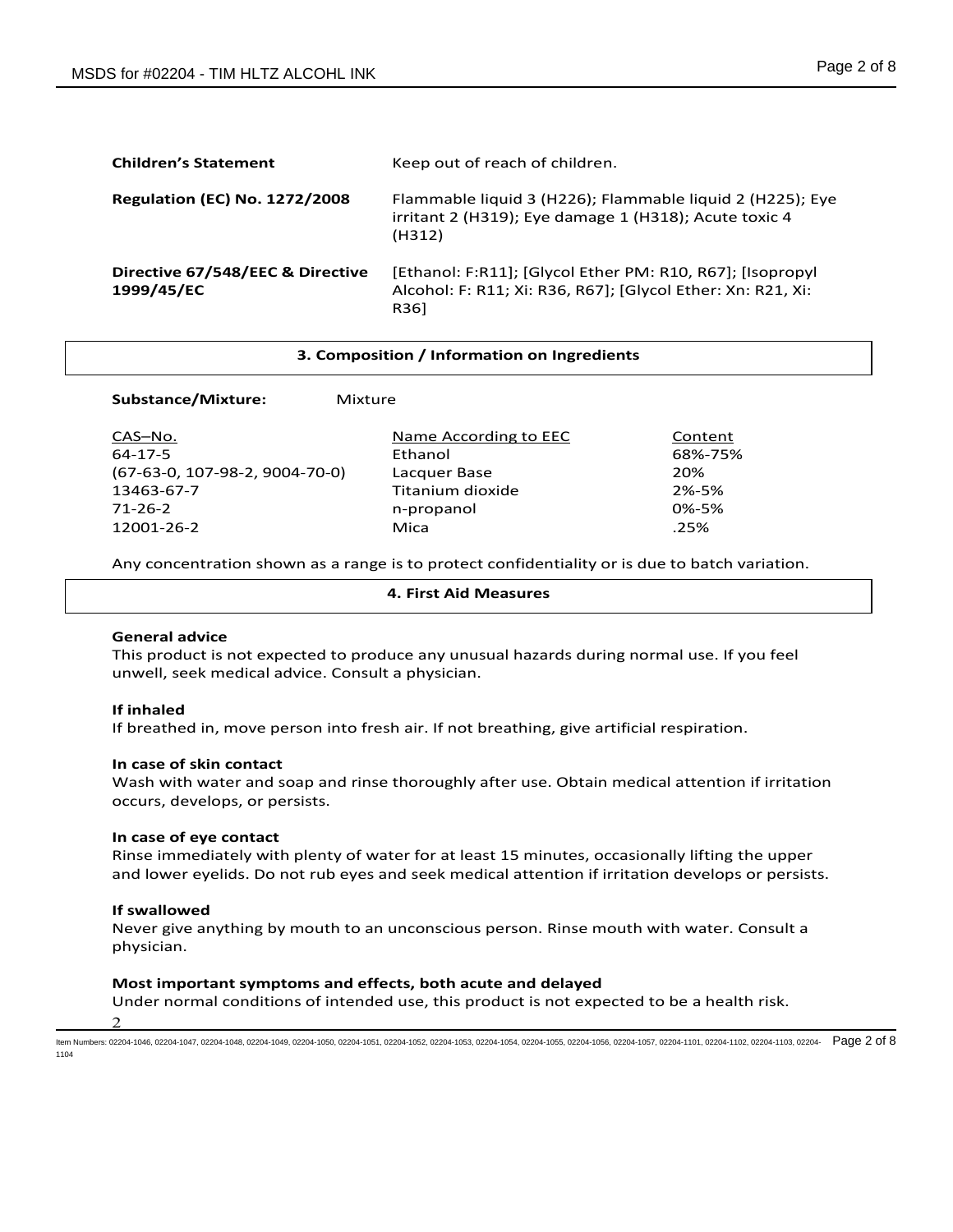### **Indication of any immediate medical attention and special treatment needed** No additional information available.

# **5. Fire Fighting Measures**

# **Suitable extinguishing media**

Use water spray, dry chemical, carbon dioxide, or chemical foam. **Special hazards arising from the substance or mixture** No additional information available.

# **Advice for firefighters**

# **Precautionary measures**

Wear self-contained breathing apparatus when entering area unless atmosphere is proved to be safe.

# **Fire-fighting equipment/instructions**

Exercise caution when fighting any chemical fire.

# **Protection during firefighting**

Do not enter fire area without proper protective equipment, including respiratory protection.

# **Flashpoint/Flammability** 68°F (20°C)(Tag closed cup)/ Flammable (Mixture)

# **6. Accidental Release Measures**

# **Personal precautions, protective equipment, and emergency procedures General Measures**

Handle in accordance with good industrial hygiene and safety practice. Do not breathe dust or fumes. Avoid skin and eye contact.

# **For Non-Emergency Personnel**

Protective Equipment: Use appropriate personal protection equipment (PPE).

Emergency Procedures: Evacuate unnecessary personnel.

# **For Emergency Personnel**

Protective Equipment: Equip cleanup crew with proper protection. Emergency Procedures: Ventilate area.

# **Environmental precautions**

Avoid discharge to drains, sewers, and other water systems.

# **Methods and materials for containment and cleaning up**

Recover for reuse if not contaminated. Sweep or vacuum up and place in a suitable container for proper disposal.

# **Reference to other sections**

3 See Section 7 for information on safe handling See Section 8 for information on personal protection equipment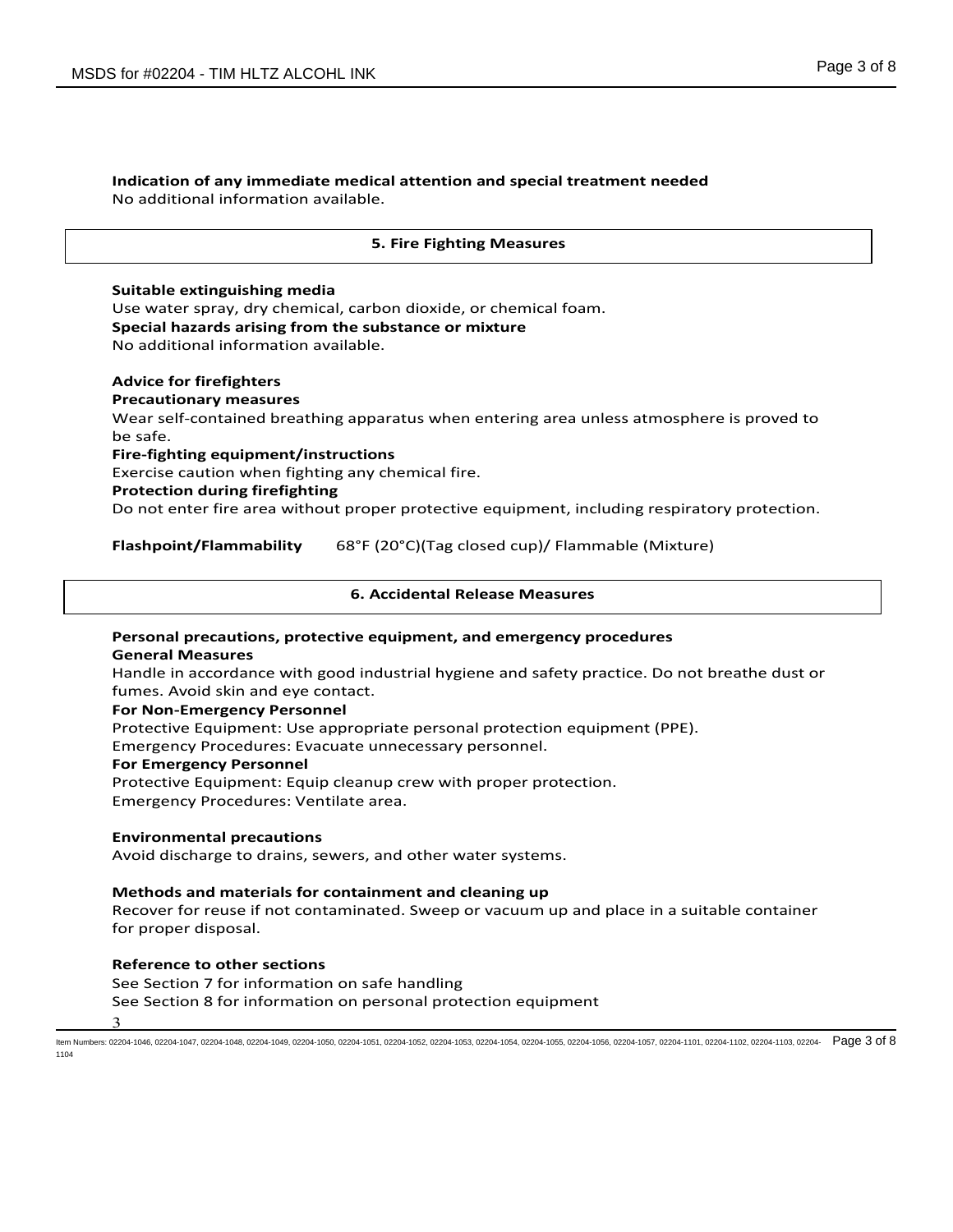See Section 13 for disposal information

# **7. Handling and Storage**

# **Precautions for safe handling**

Keep containers tightly sealed. Store in a cool, dry place in tightly closed containers. Ensure good ventilation/exhaustion at the workplace. Open and handle container with care.

# **Conditions for safe storage, including any incompatibilities**

Flammable liquid. Store between 50-100°F, ideally 70°F (10-37.7°C, ideally 21.1°C)

# **Specific end use(s)**

No further information available.

# **8. Exposure Controls / Personal Protection**

Personal Protective Equipment Wear safety goggles, water resistant impervious gloves, and protective clothing if handling bulk materials.

# Exposure Limits

| Component                | <b>Source</b>      | <b>Type</b> | ppm        | mg/m3          | <b>Note</b>                 |
|--------------------------|--------------------|-------------|------------|----------------|-----------------------------|
| Propylene Glycol         | <b>ACGIH</b>       | <b>TWA</b>  | 100ppm     |                |                             |
| Monomethyl               |                    |             |            |                |                             |
| Ether                    |                    |             |            |                |                             |
|                          | <b>ACGIH</b>       | <b>STEL</b> | 150ppm     |                |                             |
| Ethanol                  | <b>US</b>          | <b>STEL</b> | $1000$ ppm |                | Upper respiratory tract     |
|                          | (ACGIH)            |             |            |                | irritation                  |
|                          |                    |             |            |                | Confirmed animal carcinogen |
|                          |                    |             |            |                | with unknown relevance to   |
|                          |                    |             |            |                | humans                      |
|                          | US (OSHA)          | <b>TWA</b>  | 1000pm     | 1900mg/m3      | 29 CFR 1910.1000 Table Z-1  |
|                          |                    |             |            |                | limits for air contaminants |
| <b>Isopropyl Alcohol</b> | <b>ACGIH</b>       | <b>TWA</b>  | 200ppm     |                |                             |
|                          | <b>ACGIH</b>       | <b>STEL</b> | 400ppm     |                |                             |
|                          | OSHA <sub>Z1</sub> | <b>TWA</b>  | 400ppm     | 980mg/m3       |                             |
|                          | OSHA Z1A           | <b>TWA</b>  | 400ppm     | 980mg/m3       |                             |
|                          | OSHA Z1A           | <b>STEL</b> | 500ppm     | 1.225mg/m3     |                             |
| N-Propanol               | US (OSHA)          | <b>TWA</b>  | 200ppm     | $500$ mg/m $3$ |                             |
|                          | Z1A                |             |            |                |                             |

Respiratory and Ventilation Wear approved NIOSH/MSHA respirator if exposure to mist or vapor exceed applicable PEL/TLV limits. Use in accordance with manufacturer's use limitations and OSHA STANDARD 1910-34. Local ventilation may be used to prevent routine inhalation. Skin Protection Wear impervious gloves if handling bulk amounts.

4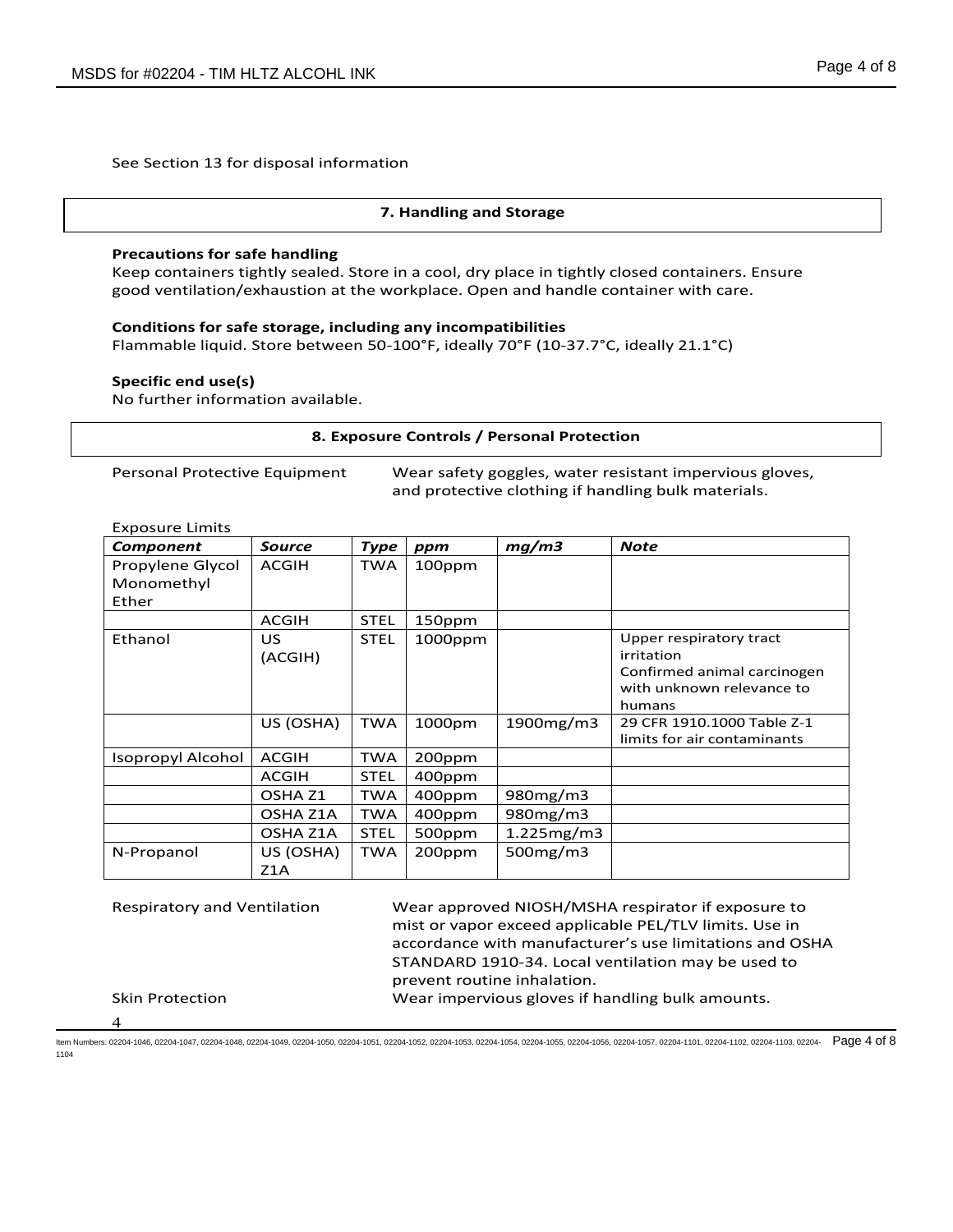Eye Protection Wear goggles where spills or splashing may occur.

#### **9. Physical and Chemical Properties**

| Appearance              | Colored                                                    |
|-------------------------|------------------------------------------------------------|
| <b>Physical State</b>   | Liguid                                                     |
| Color                   | Various (Please refer to section 16 for a full color list) |
| Odor                    | Alcohol odor                                               |
| <b>Boiling Point</b>    | Not determined                                             |
| <b>Freezing Point</b>   | Not determined                                             |
| State (pH)              | Not applicable                                             |
| <b>Specific Gravity</b> | Not determined                                             |
| Viscosity               | $5-20$ cps                                                 |
| Flashpoint              | 68°F (20°C)(Tag closed cup)                                |
| Vapor Pressure          | Not determined                                             |
| <b>Vapor Density</b>    | >1                                                         |
| Solubility in Water     | Miscible                                                   |

#### **10. Stability and Reactivity**

#### **Reactivity**

No dangerous reaction known under conditions of normal use.

#### **Chemical stability**

Stable under recommended storage conditions. (Ethanol: Strong oxidizing agents) (Propylene Glycol Monomethyl Ether: May form peroxides on prolonged storage.) (Isopropyl Alcohol: Reacts with strong oxidizing agents and strong acids.) (N-Propanol: Strong oxidizing agents. Incompatible with acids.)

#### **Conditions to avoid**

Keep away from heat, sparks, and flame.

#### **Incompatible materials**

Amines. Alkalis. Strong oxidizing substances. Acids

#### **Hazardous decomposition products**

No dangerous decomposition products known. Decomposition products depend on conditions.

## **11. Toxicological Information**

#### **Health Effects**

Studies have not been performed on this particular mixture. The information below is based on data of the individual ingredients.

5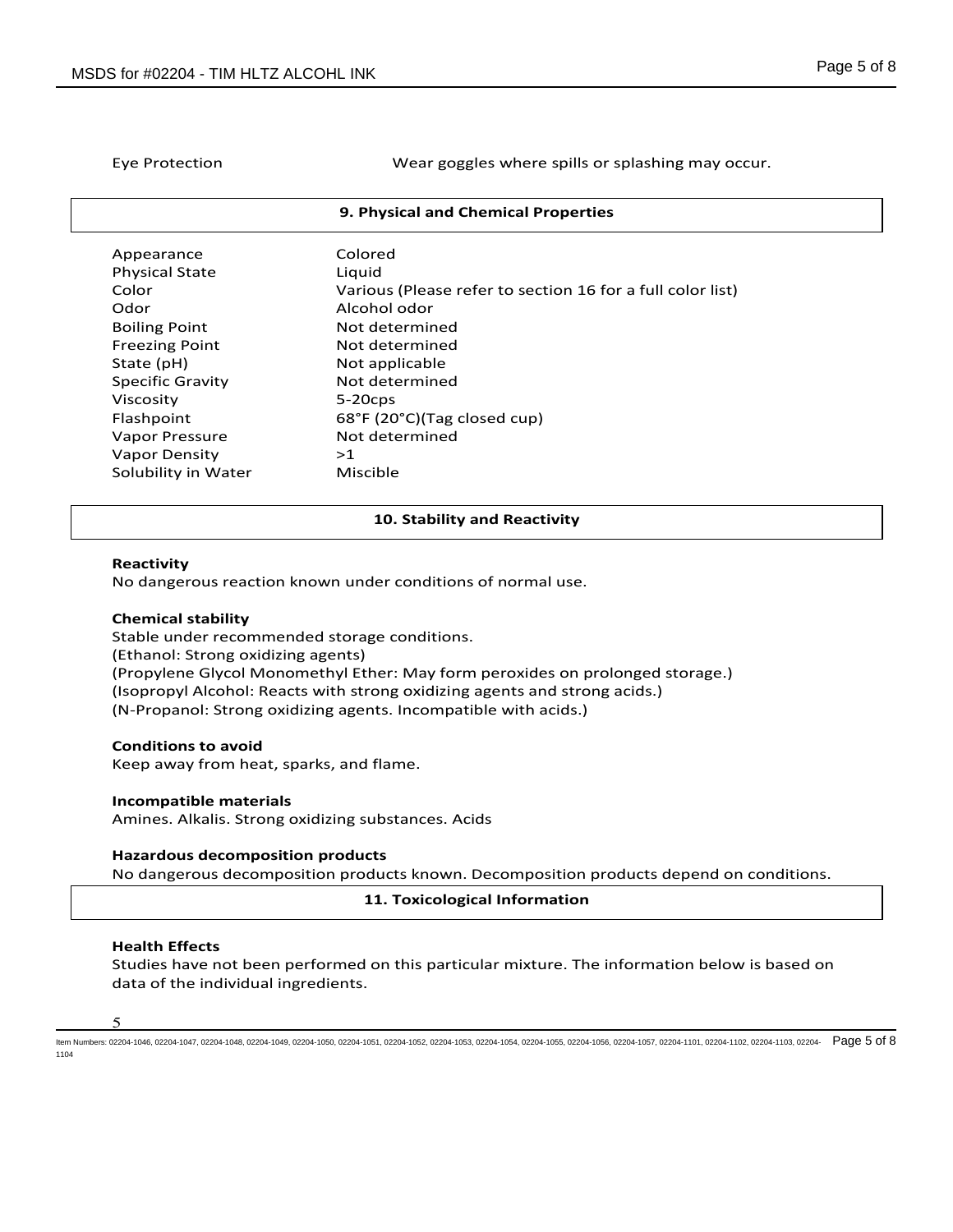| Oral                       | Ethanol:LC50>7060mg/kg (rat)<br>Propylene Glycol Monomethyl Ether:LD50>2000mg/kg (rat)<br>Isopropyl Alcohol:LD50>2000mg/kg (rat)<br>N-Propanol:LD50>1870mg/kg (rat)                         |
|----------------------------|---------------------------------------------------------------------------------------------------------------------------------------------------------------------------------------------|
| <b>Inhalation</b>          | Ethanol:LC50>2000ppm/10 hours (rat)<br>Propylene Glycol Monomethyl Ether:LC50>5000ppm/1 hour (rat)<br>Isopropyl Alcohol:LC50>5000ppm/1 hour (rat)<br>N-Propanol:LD50>4000mg/l 4 hours (rat) |
| Dermal                     | Ethanol:LD50>20mg/24hrs (rabbit)<br>Propylene Glycol Monomethyl Ether:LD50>2000mg/kg (rabbit)<br>Isopropyl Alcohol:LD50>2000mg/kg (rabbit)<br>N-Propanol:LD50>4060mg/kg (rabbit)            |
| Eye Effects                | May cause eye irritation                                                                                                                                                                    |
| <b>Skin Effects</b>        | May cause mild skin irritation                                                                                                                                                              |
| <b>Respiratory Effects</b> | Vapors may cause drowsiness and dizziness                                                                                                                                                   |

# **12. Ecological Information**

# **Toxicity**

Not expected to be harmful to the environment. **Aquatic toxicity** Low toxicity to aquatic organisms on an acute basis **Persistence and degradability** Readily biodegradable **Bioaccumulative potential** Not expected to bioaccumulate significantly **Mobility in soil** If product enters soil, it will be highly mobile and may contaminate groundwater. **Additional ecological information** Not known

## **13. Disposal Information**

#### **Waste treatment methods**

# **Product**

Dispose of in a manner consistent with Federal, State, and Local Regulations.

# **Contaminated packaging**

Destroy at an authorized site. Follow general procedures consistent with Federal, State, and Local Regulations

#### **14. Transportation Information**

# **US DOT Classification**

6

Shipping Name **Printing Ink, Flammable**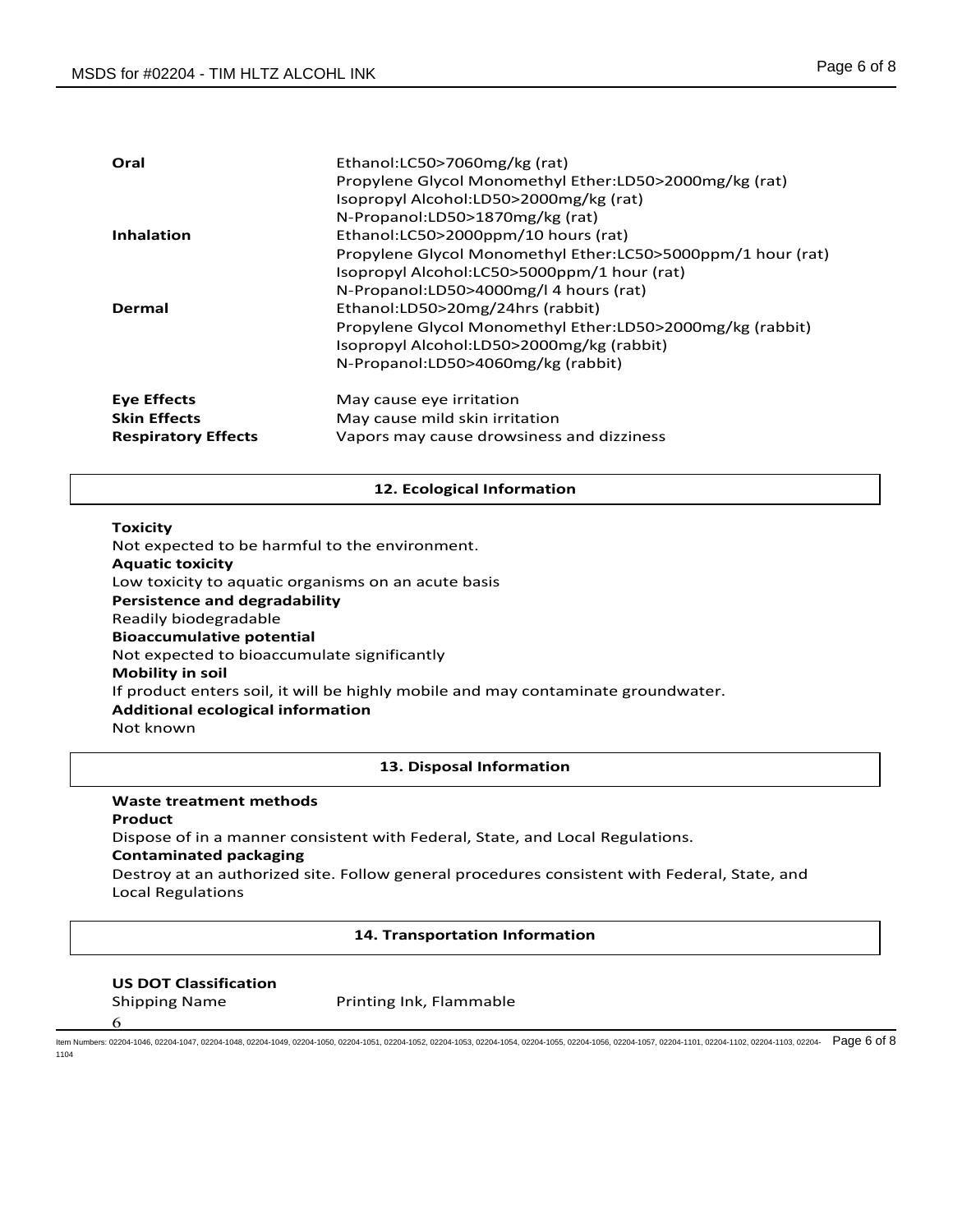| Page 7 of 8 |  |  |
|-------------|--|--|
|             |  |  |

| <b>Technical Shipping Name</b><br><b>Hazard Class</b><br><b>UN Number</b><br><b>Packing Group II</b>                                                                              | Printing Ink, Flammable<br>3<br>1210                                                     |
|-----------------------------------------------------------------------------------------------------------------------------------------------------------------------------------|------------------------------------------------------------------------------------------|
| <b>IMDG</b><br><b>Shipping Name</b><br><b>Technical Shipping Name</b><br><b>Hazard Class</b><br><b>UN Number</b><br><b>Packing Group</b><br><b>FmS Number</b><br>Marine Pollutant | Printing Ink, Flammable<br>Printing Ink, Flammable<br>3<br>1210<br>Ш<br>$F-E, S-D$<br>No |
| ICAO/IATA<br><b>Shipping Name</b><br><b>Technical Shipping Name</b><br><b>Hazard Class</b><br><b>UN Number</b><br><b>Packing Group</b><br><b>Marine Pollutant</b>                 | Printing Ink, Flammable<br>Printing Ink, Flammable<br>3<br>1210<br>Ш<br>No               |
| <b>HAZCHEM CODE</b><br><b>CEFIC TEC<sup>®</sup> NUMBER</b>                                                                                                                        | 3YE<br>30GF1-1+11, 30GF1-sp                                                              |

*This information is not intended to convey all specific regulatory or operational requirements/information relating to this product. It is the responsibility of the transporting organization to follow all applicable laws, regulations, and rules relating to the transportation of the materials.* 

# **15. Regulatory Information**

Safety, health, and environmental regulations/legislations specific for the substance or mixture

**Section 355 (extremely hazardous substances)** Not applicable to this mixture. **Section 313 (Specific toxic chemical listing)** Not applicable to this mixture. **TSCA (Toxic Substance Control Act)** All ingredients are listed

Not applicable to this mixture.

#### **Proposition 65**

This product contains the following Proposition 65 chemical: Ethanol. Ethanol is only considered when it is ingested as an alcoholic beverage. This does not apply to this art material mixture. As of May 15, 2019, this product contains no listed substances known to the State of California to cause cancer, birth defects, or other reproductive harm at levels which would require a warning under the statute.

#### 7